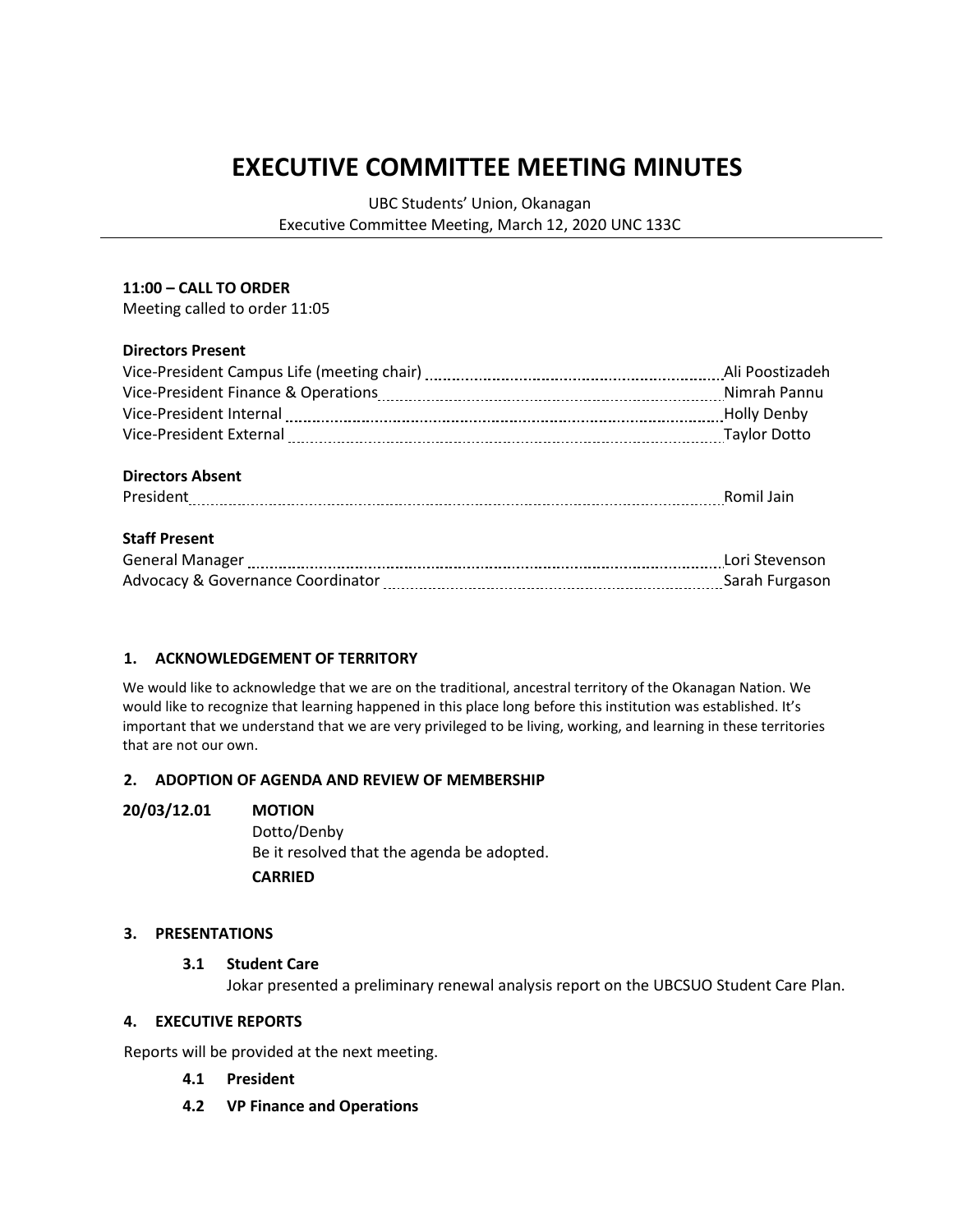- **4.3 VP Internal**
- **4.4 VP External**
- **4.5 VP Campus Life**
- **4.6 General Manager**

## **5. OLD BUSINESS**

**6. NEW BUSINESS**

#### **20/03/12.02 MOTION**

Dotto/Denby

Be it resolved the Board of Directors honoraria be approved as follows:

| Director             | Percentage |
|----------------------|------------|
| Casey Stein          | 100%       |
| Cassidy Wallis       | 100%       |
| Cody Isaac           | 100%       |
| <b>Emilio Freire</b> | 66.66%     |
| Kaila Spencer        | 100%       |
| Kebbie Brown         | 100%       |
| <b>Kyle Kliss</b>    | 33.33%     |
| <b>Michael Gauld</b> | 100%       |
| Sage Cannon          | 100%       |
| Simran Sandhu        | 79%        |
| Tashia Kootenayoo    | 100%       |

#### **CARRIED**

# **20/03/12.03 MOTION**

Pannu/Denby

Be it resolved that the Legacy Fund applications be approved as follows:

| <b>Identification Number</b> | Amount Approved |
|------------------------------|-----------------|
| #50                          | \$500           |
| #51                          | \$300           |
| #52                          | \$2,000         |
| #53                          | \$1,200         |
| #55                          | \$686.44        |
| #56                          | \$1,172         |
| #58                          | \$200           |
| #59                          | \$415           |
| #60                          | \$306           |
| #61                          | \$300           |
| #62                          | \$300           |

**CARRIED**